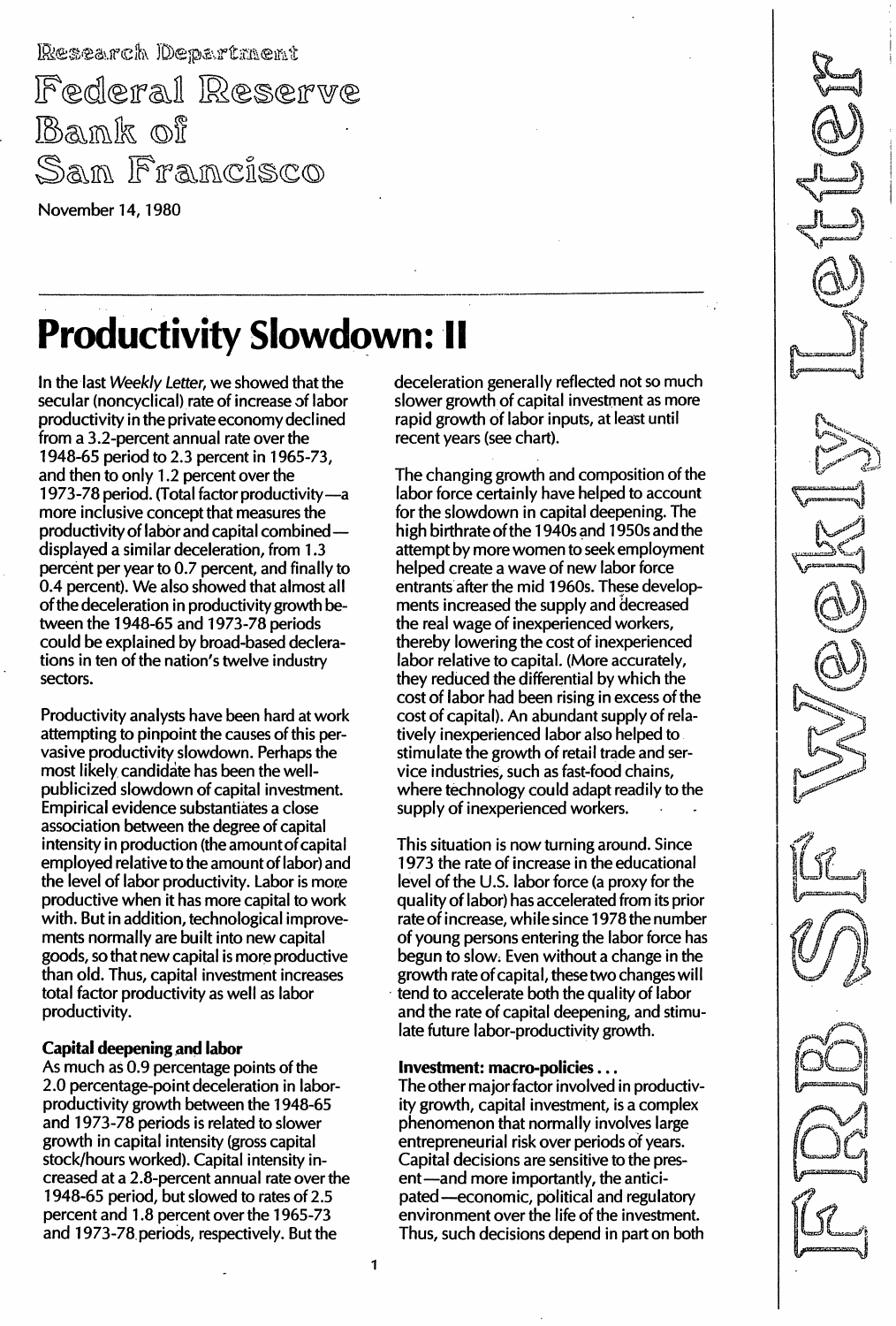Research Department

# Federal Reserve <u>Bank of </u> Sam Francisco

Opinions expressed in this newsletter do not necessarily reflect the views of the management of the Federal Reserve Bank of San Francisco, nor of the Board of Covernors of the Federal Reserve Systern.

macroeconomic (economic stabilization and growth) and microeconomic (regulatory) policies of government.

The macroeconomic climate of the 1960s was conducive to investment. The combination of a low inflation rate, strong economic growth, and the investment tax credit tended to lower the cost and raise the expected return of capital during that period. Hence, the acceleration in capital investment over the 1 965-73 period largely reflected these factors.

The 1970s represented a different story. Economic uncertainties, inflation, and the existing tax laws undoubtedly affected both the level of capital investment and specific types of investments. The 1 974-75 recession was the most severe in the postwar period, and uncertainties surrounding future economic growth characterized the decade. High and variable inflation rates created further uncertainties. Equally important, rampant inflation increased the effective tax burden imposed on capital investment during this period.

For one reason, depreciation must be calculated for tax purposes on the basis of historical (rather than replacement) cost. With accelerating inflation, depreciation write-offs have been inadequate to cover capital replacement costs, and profits—the bottom line of the income statement—have been unavoidably overstated. Since stated profits ("real" or otherwise) are taxed, inadequate depreciation write-offs have increased the effective tax on capital. Second, inflation has increased the levels of nominal interest rates, rates of return, and capital gains needed to compensate lenders and equ ity-owners for the loss of purchasing power on their investments. Yet, the higher yields are taxed as if they were ordinary income. In both these ways, therefore, the combination of inflation and existing tax legislation works to increase the cost of capital and to deter investment.

#### . . . and micro-policies

Government regulations-present and prospective-have received much of the blame for the productivity slowdown, despite the difficulty of quantifying their effects. Regulations take many forms. Some impose direct costs on capital by requiring the diversion of some capital expenditures to equipment that meets environmental or safety standards, thereby either increasing the cost of capital or diverting some output toward nonmarketable ends. Most studies suggest that such direct regulations have had little effect on aggregate productivity growth.

The same may not be true, however, of the indirect effects of government regulations. A proliferation of rules for environmental protection and increased worker health and safety has altered production processes in factories and offices throughout the country. Despite their beneficial effects in terms of cleaner air and water and healthier working conditions, these regulations have tended to increase measured inputs relative to measured output-i.e., to lower productivity growth -because the benefits are not counted in measured inputs. Moreover, increases in government-imposed paperwork and a diversion of managerial resources toward compliance undoubtedly have put a drag on productivity. More importantly, current and prospective regulations have changed the allocation of resources from what the private market otherwise would have directed. The costs of this reallocation of resources may show up in part as lower overall efficiency or productivity.

Earlier studies concluded that higher energy prices had contributed significantly to the productivity slowdown of the mid-decade. More recent analyses, in contrast, have found little energy impact, based on actual energyusage data and evidence regarding substitutability among energy, capital, and labor inputs. Although higher energy prices certainly have reduced real consumption and affected the design and choice of new capital equipment, their effect on aggregate productivity growth apparently has been small to date.

Some economists attribute at least part of the productivity slowdown to retarded spending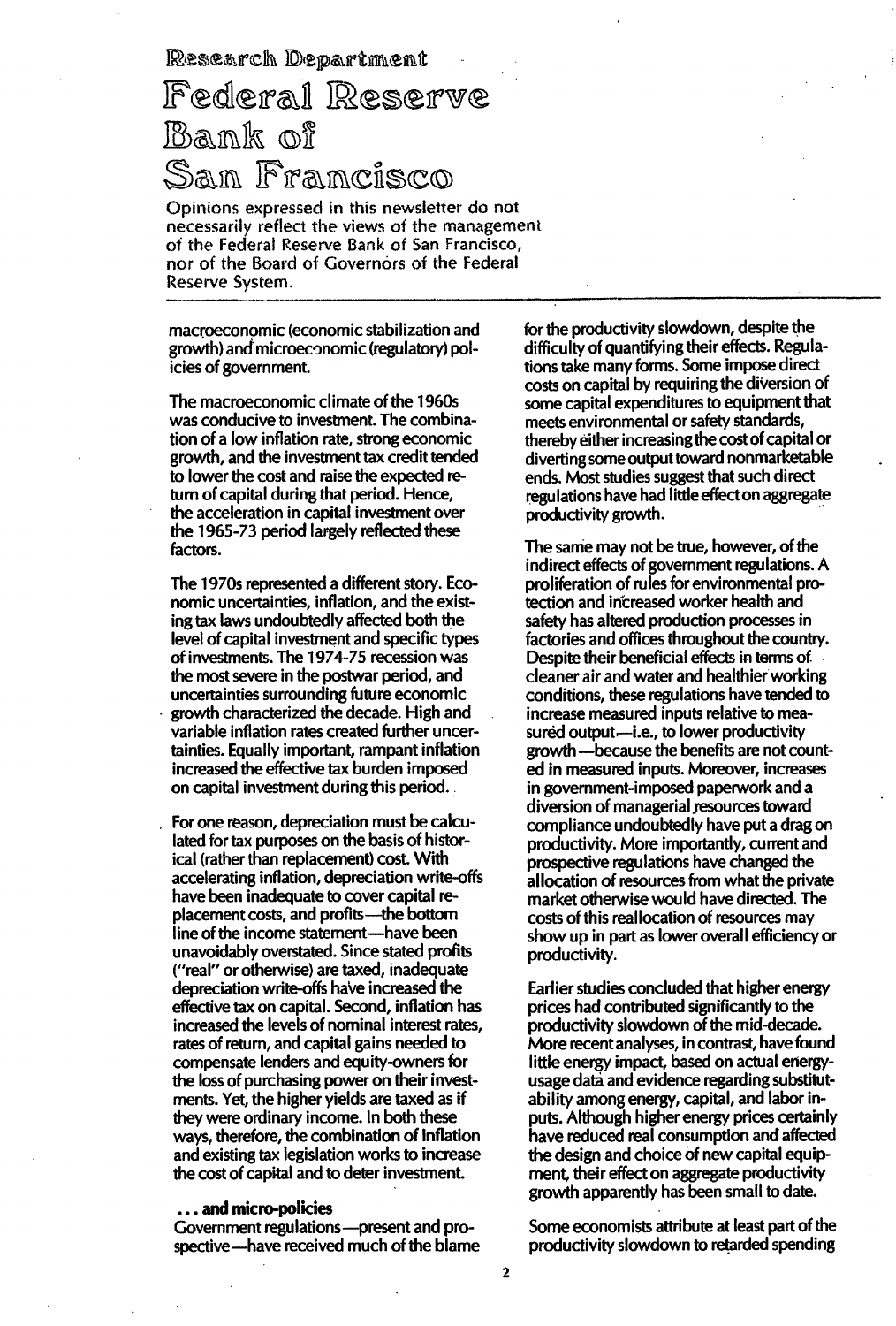for research and development, which has declined as a share of GNP since the late 1960s. (The research and development decline came about largely because of a reduction in government defense expenditures.) Other analysts argue, however, that the link is weak between R&D (particularly government-sponsored R&D) and productivity. A reduction in the growth of R&D spending may be a factor in the productivity slowdown, but it appears to explain only a small portion of the deceleration.

#### Uncertain future

Unfortunately, we are left with many potential causes of the productivity slowdown, most of which cannot be quantified accurately. A small part of the slowdown (about 15 percent) results from intersectoral shifts, while a much larger part (almost half) is related to a slower growth in capital deepening. That still leaves much of the productivity slowdown unexplained, and moreover, the

underlying causes ofthe slowdown in capital deepening also remain difficult to identify with certainty.

Labor-force growth will slow dramatically in the 1980s, imparting a positive boost to capital deepening and to labor productivity, even in the face of a further modest decline in capital-investment growth. But the direction and extent of capital investment is highly uncertain. Much depends on whether we overcome our recent problems, such as severe business cycles, a high and variable rate of inflation, and increasing taxation and regulations. Moreover, prediction is made difficult by our lack of understanding of how these negative factors impacted on productivity in the 1970s. Until we can understand the causes of that slowdown more fully, we shall have difficulty making a prognosis for the 1980s. .

### Jack Beebe and Jane Haltmaier